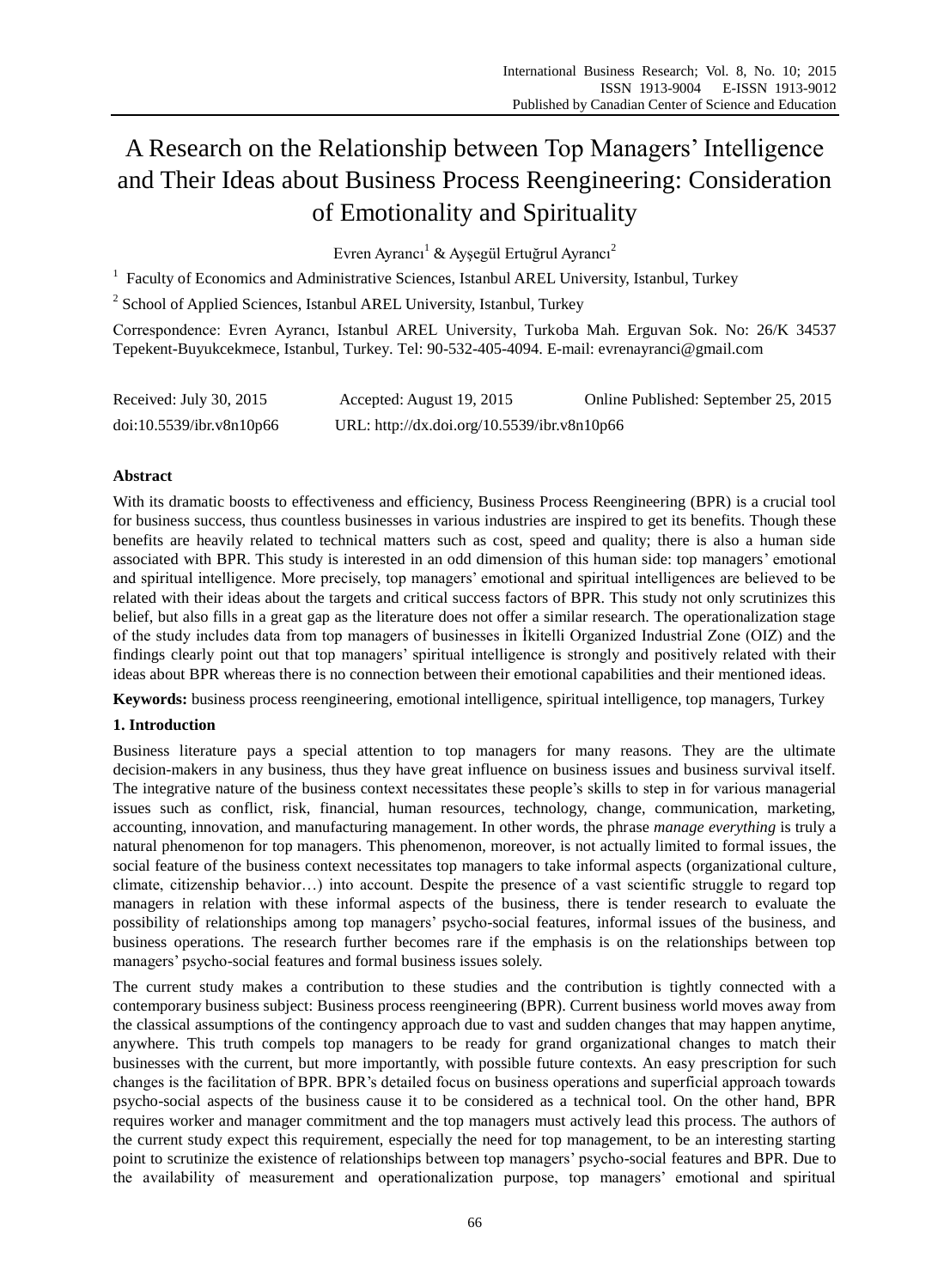intelligences are used as the proxies for their psycho-social features. As these people are expected to direct BPR, their ideas about this process are also asked. Briefly, the main concern is an investigation of the existence and properties of the relationship between their two types of intelligence and their ideas about BPR.

## **2. Business Process Reengineering (BPR): Definitions and Importance**

There has been a vast interest towards automatization of industrial and commercial activities in the last few decades. This interest provoked a great deal of focus on some technical aspects of many subjects such as cost formation and allocation, manufacturing, effectiveness, efficiency, and quality. On the other hand, the success of this interest has been questioned especially in the 1980s (Loveman, 1988), which has started to be answered in the late 1990s with the general claim that business performance can actually be increased (Srivastava, Shervani, & Fahey, 1999). The possibility of performance superiority encouraged many businesses to implement automatization, but the contemporary survival and competition required more radical approaches to overarch the limits of sole automatization, thus more complicated and inclusive implementations such as activity-based costing (e.g. Malmi, 1999) and total quality management (Powell, 1995) have started to be facilitated by many businesses, albeit these are claimed to be futile attempts in this current globalized business world (Barouch & Kleinhans, 2015).

All these call for even a further radical approach, the Business Process Reengineering (BPR or Business Process Management-BPM), which has actually been voiced since 1990s (e.g. Hammer & Champy, 1993) and is still uttered today (e.g. Jeston & Nelis, 2014). Basically, BPR is a set of radical changes on business processes with a target: dramatic increases of fundamental business performance measures such as cost, quality, service or speed (Hammer & Champy, 1993). These business processes are not limited to be physical; informational aspects are also considered, and information production and distribution processes are simultaneously emphasized (Davenport & Stoddard, 1994). BPR is not solely a technical concept; management philosophy should shift from a one-track mind towards radicalism (Weske, 2012), which makes innovation a vital matter (Goksoy, Ozsoy, & Vayvay, 2012). Although the mentioned shift is posited to render BPR a management tool according some scholars (e.g. Grover & Malhotra, 1997), BPR is extensively defined as the system, which includes radical changes in all business processes while considering external environment to achieve competitive superiority in terms of cost, quality, customer satisfaction and many other issues (Stahl, 1998). This definition accepts that BPR is too wide to fit into the management realm solely (Drucker, 1993) and the changes or re-makings of the business processes are not enough, the relationships with the external environment must also be re-configured (Talwar, 1993). In this case, BPR can be perceived as an agent of organizational change.

This change is performed to have competitive superiority as mentioned, and the facilitators of superiority include methods to reduce costs, optimize resource utilization, shorten product development and introduction processes, and use total quality management effectively; all of which are essential to create value for customers (Vantrappen, 1992). More specifically, BPR includes methods such as process visualization (Martinsons, 1995), change management (Kettinger, James, Teng, & Guha, 1997), process simulation (Zarei, 2001), benchmarking (Tka & Ghannouchi, 2014), project management (Grover, 1999), and process measurement (Keong, 2013), which cross-functionally aim to remake or at least update each business process so that every activity starts to create an extra value while business members are empowered (Al-Mashari & Zairi, 2000). The accumulation of added values creates an organization-wide aggregated value and this value is a strategic asset in order to provide competitive advantage. Therefore BPR is an agent of organizational change, but is also an agent of process-specific and organizational-level value creation tool. Its holistic feature prods the business into action in order to find or develop new capabilities, build or alter strategies, and make changes related to markets, products, or both (Thyagarajan & Khatibi, 2004), thus BPR is simply crowned as a strategic tool.

All the facts explained so far point out that BPR can broadly be summarized as a technical issue involving the combination of process re-design, value creation and the use of information technology (Reijers & Mansor, 2005) with some social aspects in terms of management and worker capabilities (Farrell, 1994). Despite its focus on technical features, BPR's human side is actually posited to be the most important point as people are behind every of its features. Being strategic, BPR starts with the intentions of top management and is actively applied by other business members, especially by workers. The key element is *change* in BPR, thus the attitudes of top managers and workers towards this change determine the fate of BPR. The premises of these attitudes are expectations from the change (Mossholder, Settoon, Armenakis, & Harris, 2000) and the coherence between these expectations and perceived results obtained (Smith, 2005). The fear that managers or workers have for the change should be directed before implementing BPR, thus positive attitudes should be developed (Lines, 2005) so that workers (Morris & Brandon, 1993) and managers (Amanquah & Adjei, 2013) can fully commit themselves. Shortly, an organization-wide commitment is vital for BPR's success.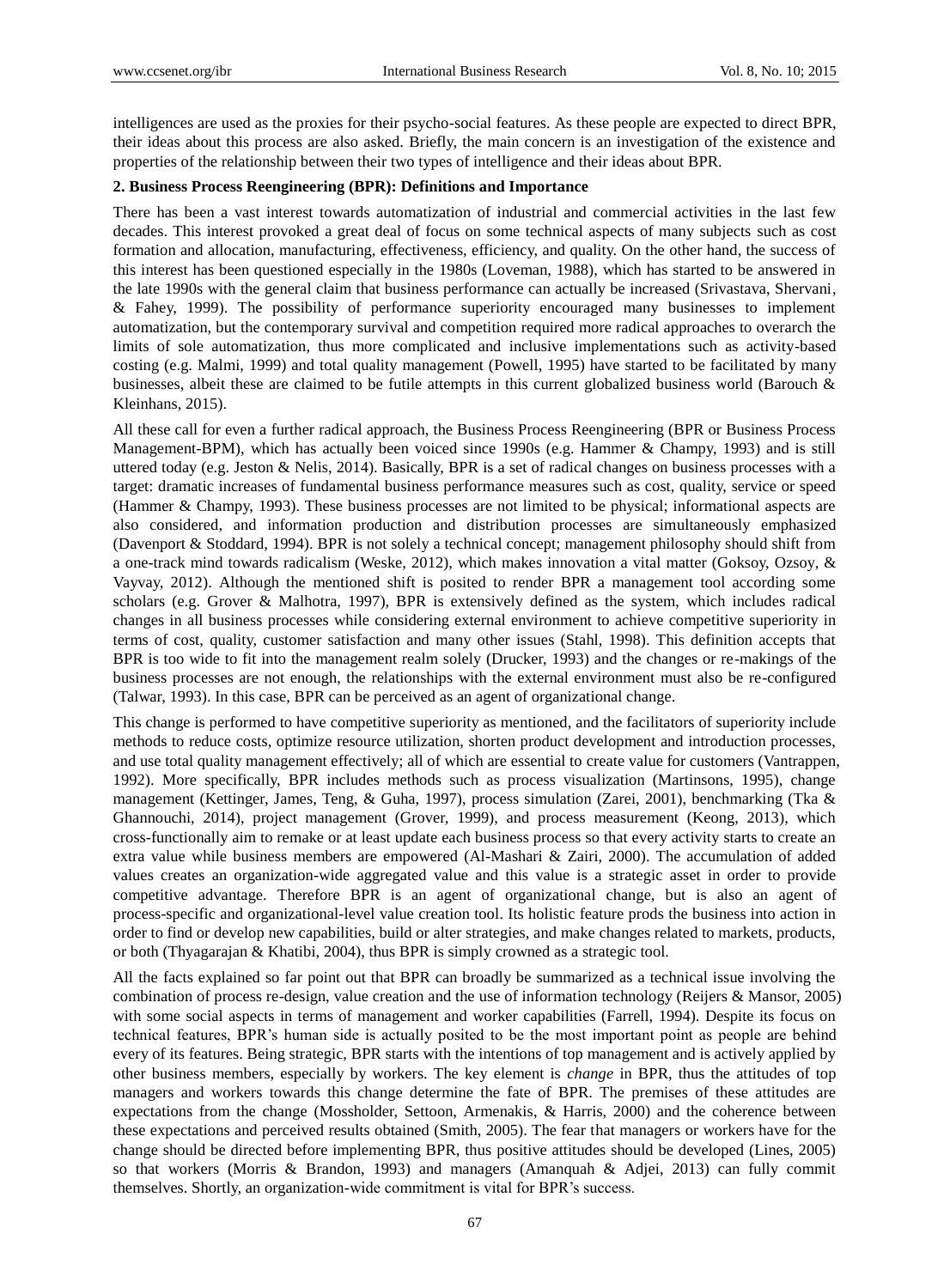For this commitment, key people of the business with regards to BPR can be determined in advance and can be convinced in favor of BPR (Stanton, Hammer, & Power, 1992). These key people, whether managers or technical staff, may later be effective to encourage cooperation of others in the business. All business members can be convinced that the change that comes with BPR does not jeopardize their situations by involving everyone in the process and by using positive communication (Marjanovic, 2000). This involvement may be in the form of BPR teams, which consist of BPR insider and outsider business members as well as professional BPR consultants (Attaran, 2000). Positive effects of BPR on the business and these effects' individual reflections can also be explained to business members (Benner & Tushman, 2003).

Managers must extensively be emphasized in this process. Similar to workers, managers may be afraid of losing their power, the status quo, or even their jobs (Ahadi, 2004), thus the solutions proposed in the prior paragraph can also be applied to empower management commitment. When the top management is the subject, however, commitment becomes more crucial than ever. BPR is a top-down issue (Janson, 1993), and the top management is the starting point alas management alone is not sufficient for BPR success. As mentioned, there can be a resistance to the change of BPR, and the solutions not only include technical aspects, but also an influential communication. This fact necessities a versatile leadership style along with dynamic managerial skills at top management level (Janson, 1993). Put other way, top managers should be capable of changing their current ideas, behaviors, and therefore their attitudes for the sake of BPR, should be motivated and should have independent-thinking skills; thus be able to perform variable, non-programmable tasks (Sutcliffe, 1999). These changes affect how managers form and deploy business strategies, appraise and reward performance, share business-related knowledge, and communicate (Attaran, 2000).

#### **3. The Significance of Emotional and Spiritual Intelligence**

Emotional and spiritual intelligence are prominent issues in the literature. Emotional intelligence (EI), which is an older subject than spiritual intelligence (SI) (Ayranci, 2010), is defined in many ways and is much scrutinized by scholars. This intelligence is first taken into consideration by Payne (1985) and is strictly limited to be the capability of coping up with basic emotions such as fear and desire, and the feeling of pain. After being almost untouched for approximately five years, Salovey and Mayer (1989) are the first to offer a scientific model in order to study EI deeply and they contend that EI is actually perceiving, decoding, using, and managing emotions. This definition is later followed by many others. A simple definition that belongs to Martinez (1997) posits that it is the ability of an individual to correctly and dynamically assess own emotional reasoning. Other scholars consider EI to be the ability of effective emotional perception (e.g. Elfenbein, Der Foo, & Boldry, 2006), and successful emotional appraisal (Innes-Ker & Niedenthal, 2002).

This variety of definitions is also similar to the variety of measurement approaches. There are multi-dimensional instruments such as EQ-I (Bar-On, 1997), and there exist some uni-dimensional and more specific tools-Emotional Stroop Test (Richards, French, & Johnson, 1992), for example. There are also context-based modified versions of these instruments (e.g. Matsumoto, LeRoux, Wilson-Cohn, Raroque, & Kooken, 2000; Ayranci, 2010).

The business context accentuates either managers or workers if EI is the question. The results achieved about workers are generally positive-EI helps workers to fight job-related stress (Jordan et al., 2002), increases the effectiveness of mentoring (Chun, Litzky, Sosik, Bechtold, & Godshalk, 2010), and is very effective on workers' performance (Lopes, Grewal, Kadis, Gall, & Salovey, 2006). The results about managers are also affirmative. EI is a facilitator in leadership process (Goleman, Boyatzis, & McKee, 2013); is a vital factor of managers' health and performance in the business context (Slaski & Cartwright, 2002); can be effective in increasing managers' performance by reducing managers' work-family role conflicts (Carmeli, 2003), conflicts with workers (Schlaerth, Ensari, & Christian, 2013), and conflicts due to cultural differences (Gabel, Dolan, & Cerdin, 2005).

This study involves BPR, which is an overall organizational change and considers top managers. Therefore, it is important to precisely shed light on managers' EI-organizational change relationship. The literature points out that EI of managers becomes important if the issue is the change of organization. The change, as mentioned before, should be initiated and managed while keeping an eye on innovation. Creativity is the premise of innovation and it is especially inspired by managers' EI. It is argued that this inspiration can be made towards many issues such as workers' identification, information gathering and distribution, idea generation and sharing, and idea implementation with the aim of successful organizational change (Zhou & George, 2003).

The literature on leadership and change further stresses EI's importance. Transformational leadership is required for organizational change and EI is an inseparable ingredient of this leadership type (Sosik & Megerian, 1999). A transformational leader can use own EI to gain legitimacy among workers in favor of organizational change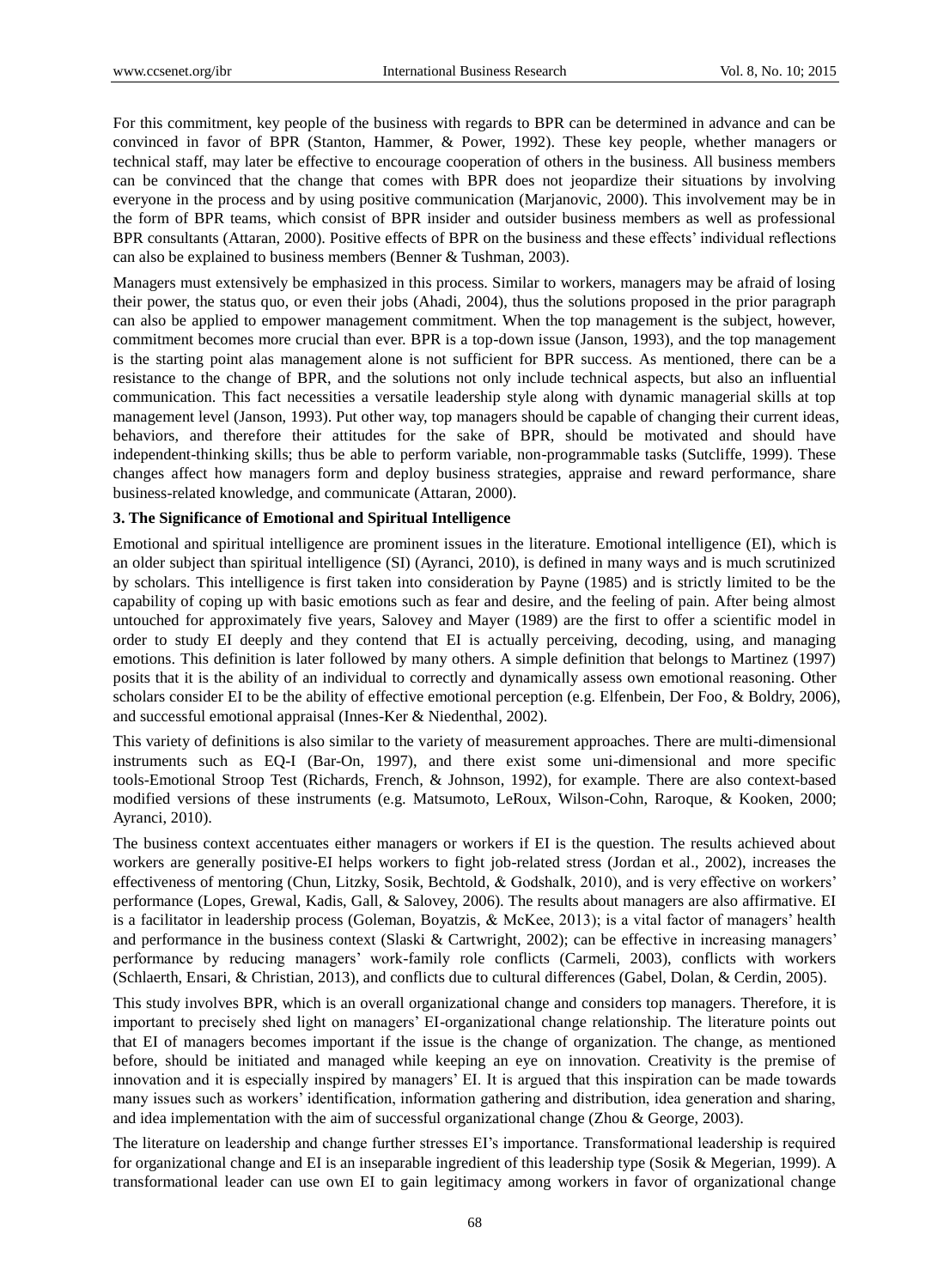(Smollan, 2011). This acceptance particularly results with a very bright organizational change when the leader possesses appropriate communication and empathy skills (Cook, Macaulay, & Coldicott, 2004). Emotional expression capability can also foster visionary leadership to set up the path for organizational change (Groves, 2006), thus EI is also effective to map out how and to where the change will stir.

A summary for managers' EI-BPR relationship can be made at this point. Though some scholars (e.g. Liu & Ma, 2012) consider BPR as a technical issue, some other scholars (e.g. Marjanovic, 2000; Goksoy et al., 2012) add psycho-social facts while subjecting BPR and a further step is the notion that emotional capabilities are effective players in the design (Becker, Kugeler, & Rosemann, 2011) and implementation (Caya, Brunelle, Leger, & Grebot, 2012) processes, and thus the success of BPR. All these processes result in an overall change and it has to be managed, which in turn, highlights managers' skills (Boeker, 1997) and exclusively their emotional capabilities (Attaran, 2000) as these capabilities-especially when leadership is applied in favor of BPR (Ahadi, 2004)-can enamor managers' commitment to BPR (Crowe, Fong, Bauman, & Zayas-Castro, 2002) and be used to convince workers in favor of the change, which BPR brings with (Zaheer et al., 2010).

The other intelligence, spiritual intelligence (SI), is a newer issue for business context. The business context in fact makes it odd to consider spirituality and spiritual intelligence (SI) at first. A literature review, however, points out that there are indeed attempts to relate business with spiritual issues. A noteworthy example in this sense is the workplace spirituality, which is referred to as being in a positive mood in the workplace (Shaw, 1999) via the use of religiosity (Fernando & Jackson, 2006), a combination of religiosity and psychology (Sutcliffe  $\&$ Bowman, 2000) or maybe none of these (Briskin, 1998). Some scholars also posit that spirituality and religiosity should be separated in general (e.g. Dowling et al., 2004) and in the business context (e.g. Ayranci & Semercioz, 2011).

At the beginning of 2000s, spirituality starts to be questioned and scholars (Emmons, 2000) claim spirituality to be a distinct type of human capability. Similar to consciousness, SI is defined as an individual's capacity to have a sense of sacredness, virtue, and the awareness that everything is interconnected in the universe (Emmons, 2000). Other than this definition, it is simply considered to be the capacity to question the reasons of everything (Sisk, 2008) or the capability to connect to a higher power, who is the main source of every entity (Vaughan, 2002).

Spiritual intelligence or even distinct spiritual capabilities are very new concepts in the literature, thus there are very few instruments available. Examples include Psycho-Matrix Spirituality Inventory (PSI) (Yang & Mao, 2007), Spiritual Intelligence Scale (SIS) (Tirri, Nokelainen, & Ubani, 2006), and Integrated Spiritual Intelligence Scale (ISIS) (Amram & Dryer, 2008).

Besides being new, difficulties to relate spirituality with business issues resolve the SI research in business context even harder. Very few studies find out that top managers' spiritual capabilities are partly effective on the business performance (Ayranci, 2010), spirituality and spiritual capabilities are different when top managers are considered (Ayranci & Semercioz, 2011), spiritual leadership features of the family member top managers can affect their family businesses (Dede  $\&$  Ayranci, 2014), this intelligence is beneficial in the process of transformational leadership development (Hasani, Alam, & Sepasi, 2013), and managers' spiritual capabilities can be used to inspire workers towards organizational goals (Zarei Matin, Kheirandish, & Jahani, 2010). Shortly, spiritual capabilities are important actors of management and leadership. Like the case with EI, managers' SI or at least workplace spirituality are denoted to affect organizational changes positively (e.g. Fry & Cohen, 2009) and therefore, SI is expected to be related to BPR.

# **4. Methodology**

As mentioned before, the main purpose of this research is to find out traces of relationships among top managers' EI, SI, and their ideas about BPR, which is modeled in Figure 1. A questionnaire is prepared and applied to top managers of the businesses in the biggest organized industrial zone (OIZ) of Turkey, the İkitelli OIZ, which hosts 27301 businesses (IOSB, 2012). The sample size is calculated to be 379 with a 5% margin of error and 95% confidence level (Raosoft, 2004). Because of possible obsolete or missing data, 400 questionnaires are used for data collection process. This process is performed with the help of a professional consulting firm, which applies the questionnaires and returns the filled-in questionnaires to the authors. As per request of the authors, the firm also provides a list of the participants with their contact information. The authors phone each participant to check whether the questionnaires are really applied.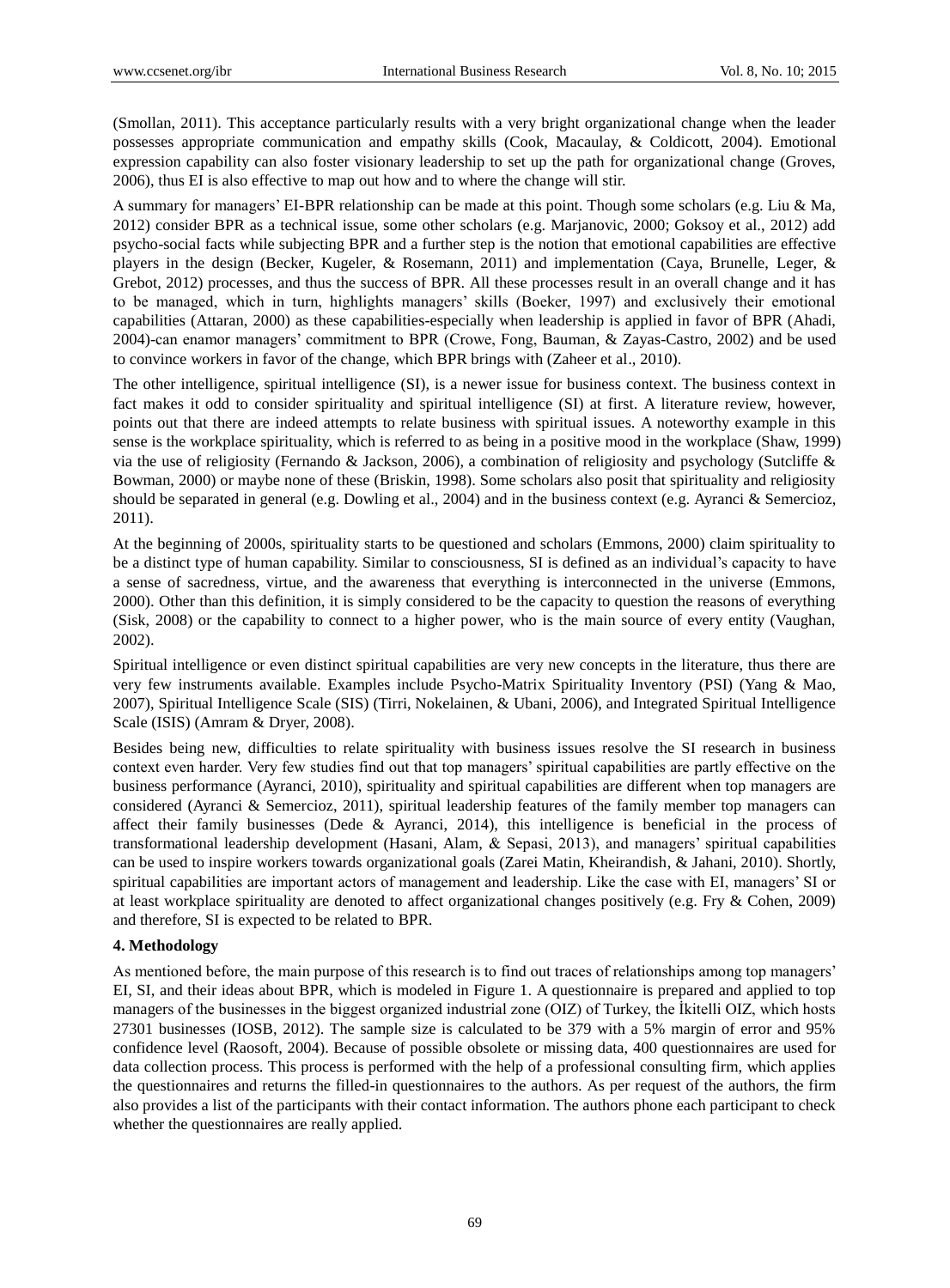

Figure 1. The proposed research model

The authors also consider that the top managers of big businesses should solely participate in the research for the sake of more realistic data collection. In other words, small and medium-sized enterprises (SMEs) are posited to have great difficulties for BPR facilitation (Browne & O'Sullivan, 2013) especially in the Middle Eastern context (e.g. Imanipour, Talebi, & Rezazadeh, 2012), thus the possibility of BPR planning and implementation decreases when SMEs are focused rather than big businesses. This urges the authors to expect that managers of SMEs may have wrong, prejudiced or missing information regarding BPR and thus, they may show reluctance while filling in the questionnaires. Because of this expectation, the formal definition of SME in Turkey (Official Gazette, 2012) is written at the top of the questionnaire and the participating top manager is asked to evaluate own business accordingly. The answers are noted only if the business is not considered to be an SME by the top manager. This greatly limits the number of businesses and 126 questionnaires with a negative response to the SME definition are taken into consideration.

After a short introduction and the SME definition, the questionnaire starts with the items of spiritual and emotional intelligence. SI items originally belong to Amram and Dryer's (2008) Integrated Spiritual Intelligence Scale while EI items are taken from EQ-I, which is developed by Bar-On (1997). The prior research (e.g. Ayranci, 2010) proof that these constructs can not completely be used as-is in the Turkish context force the authors to perform explanatory factor analyses. The top managers' ideas about BPR are twofold: what the aim of BPR should be and what critical factors are vital for BPR. A combination of the studies of Al-Mashari and Zairi (1999), and Jinjiri et al. (2012) is made to consider BPR. Again, an exploratory factor analysis is performed to find out the statistical structure of ideas about BPR. All these analyses are performed in the form of principal components analysis with varimax rotation. Factor loadings smaller than 0.5 are suppressed.

Initial findings suggest that SI of the top managers is made up of two factors, which aggregately explains 57.905% of the overall data. Participants' EI, on the other hand, is divided into three factors, which can cover 69.098% of all data. The factor loadings of the items and the results of reliability analyses are given in Table 1.

| <b>SI Factors</b>                                                                                                                                  | <b>Higher Consciousness</b><br>(SI HIGH)            | <b>Self-Consciousness</b><br>(SI SELF) |  |
|----------------------------------------------------------------------------------------------------------------------------------------------------|-----------------------------------------------------|----------------------------------------|--|
|                                                                                                                                                    | KMO Value: 0.894                                    |                                        |  |
| Availability for explanatory factor analysis                                                                                                       | Bartlett's test value is statistically significant. |                                        |  |
| Variance explained (%)                                                                                                                             | 30.866                                              | 27.039                                 |  |
| Cronbach's Alpha Value                                                                                                                             | 0.847                                               | 0.852                                  |  |
| <b>Overall Cronbach's Alpha Value</b>                                                                                                              | 0.914                                               |                                        |  |
| I am aware of a wise- or higher-self in me that I listen to for guidance.<br>(SI <sub>H1</sub> )                                                   | 0.777                                               |                                        |  |
| In my day-to-day tasks, I pay attention to that which cannot be put into<br>words, such as indescribable sensual or spiritual experiences. (SI_H2) | 0.733                                               |                                        |  |
| I listen deeply to both what is being said and what is not being said. (SI H3)                                                                     | 0.725                                               |                                        |  |
| I listen to my gut feeling or intuition in making important choices. (SI H4)                                                                       | 0.672                                               |                                        |  |

Table 1. Results of the explanatory factor and reliability analyses of top managers' SI and EI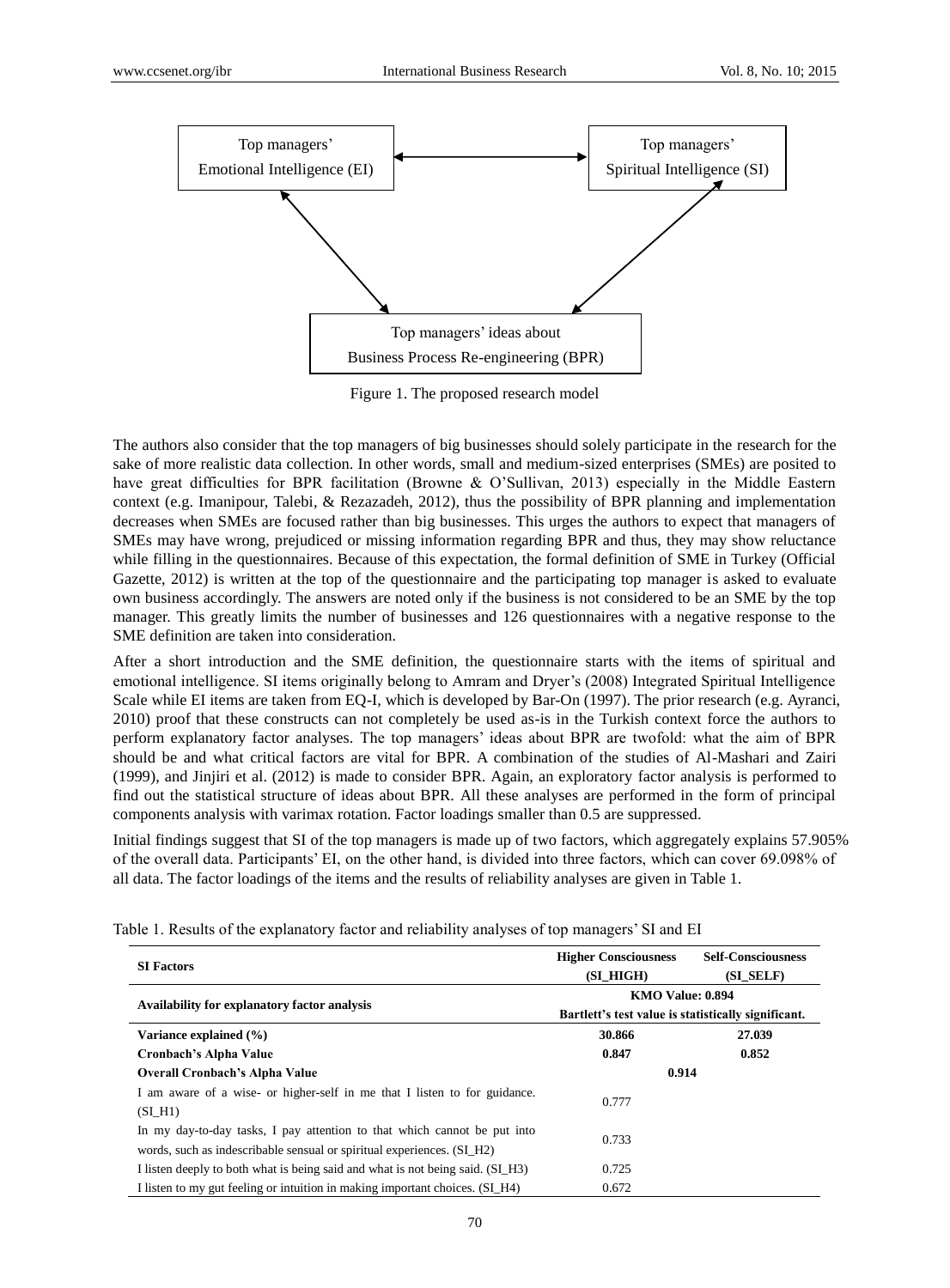| I have a daily spiritual practice - such as meditation or prayer - that I draw on<br>0.536         |                                                     |                         |                |  |
|----------------------------------------------------------------------------------------------------|-----------------------------------------------------|-------------------------|----------------|--|
| to address life challenges. (SI_H6)                                                                |                                                     |                         |                |  |
| My goals and purpose extend beyond the material world. (SI_H5)                                     |                                                     | 0.523                   |                |  |
| I am mindful of my body's five senses during my daily tasks. (SI_S1)                               |                                                     |                         | 0.840          |  |
| I look for and try to discover my blind spots. (SI_S2)                                             |                                                     |                         | 0.697          |  |
| I find ways to express my true self creatively. (SI_S3)                                            |                                                     |                         | 0.615          |  |
| I derive meaning from the pain and suffering in my life. (SI_S4)                                   |                                                     | 0.606                   |                |  |
| I restrict myself. (SI_S5)                                                                         |                                                     |                         | 0.580          |  |
| Being right is important to me. (SI_S6)                                                            |                                                     |                         | 0.553          |  |
|                                                                                                    | <b>Adaptability</b><br>$(EI_A D)$                   | Interpersonal:          | Interpersonal: |  |
| <b>EI</b> Factors                                                                                  |                                                     | <b>Relationships</b>    | <b>Empathy</b> |  |
|                                                                                                    |                                                     | (EI_REL)                | (EI_EMPAT)     |  |
|                                                                                                    |                                                     | <b>KMO Value: 0.743</b> |                |  |
| Availability for explanatory factor analysis                                                       | Bartlett's test value is statistically significant. |                         |                |  |
| Variance explained (%)                                                                             | 27.722                                              | 22.164                  | 19.212         |  |
| <b>Cronbach's Alpha Value</b>                                                                      | 0.833                                               | 0.790                   | 0.856          |  |
| <b>Overall Cronbach's Alpha Value</b>                                                              | 0.762                                               |                         |                |  |
| It is easy for me to adapt to new conditions. (EI_A1)                                              | 0.841                                               |                         |                |  |
| I can change my old habits. (EI_A2)                                                                | 0.799                                               |                         |                |  |
| It is hard for me to change my style. (Reversed)                                                   |                                                     |                         |                |  |
| $(EI_A3)$                                                                                          | 0.731                                               |                         |                |  |
| I can pull away from my dreams rapidly and turn to the<br>reality of the situation easily. (EI_A4) | 0.702                                               |                         |                |  |
| When solving a problem, I inspect every possibility,<br>and then decide the best. (EI_A5)          | 0.662                                               |                         |                |  |
| My approach to cope with difficulties is to move step<br>by step. $(EI_A6)$                        | 0.640                                               |                         |                |  |
| I can tell people what I think easily. (EI_INTR1)                                                  |                                                     | 0.895                   |                |  |
| When I don't agree with someone, I can tell this to him                                            |                                                     |                         |                |  |
| / her. $(EI_INTR2)$                                                                                |                                                     | 0.887                   |                |  |
| When I am angry with others, I can tell this to them.                                              |                                                     |                         |                |  |
| (EL_INTR3)                                                                                         |                                                     | 0.796                   |                |  |
| I easily notice others' emotional needs. (EI INTE1)                                                |                                                     |                         | 0.842          |  |
| I understand the emotions of others very well even if                                              |                                                     |                         |                |  |
| they don't express them directly. (EI INTE2)                                                       |                                                     |                         | 0.818          |  |
| I can be aware of people suffering. (EL_INTE3)                                                     |                                                     |                         | 0.810          |  |

Although the statistical structures of SI and EI are different than the ones emerged in Ayranci's (2010) study, some factors are preserved. SI is composed of the higher consciousness, which unveils the belief towards immateriality and a higher self-being, and the self-consciousness, which is actually related to the participants' knowledge and awareness about oneself. EI includes the adaptability capability of the participant while interpersonal aspects address the participants' capacity to recognize others' emotions and the extent to which the participant can frankly interact with others.

The next step is to find out how the ideas of top managers about BPR are shaped. Table 2 points out that there is a four-tier structure, which explains 55.253% of the total variance and confirms that the factors and the whole structure are reliable.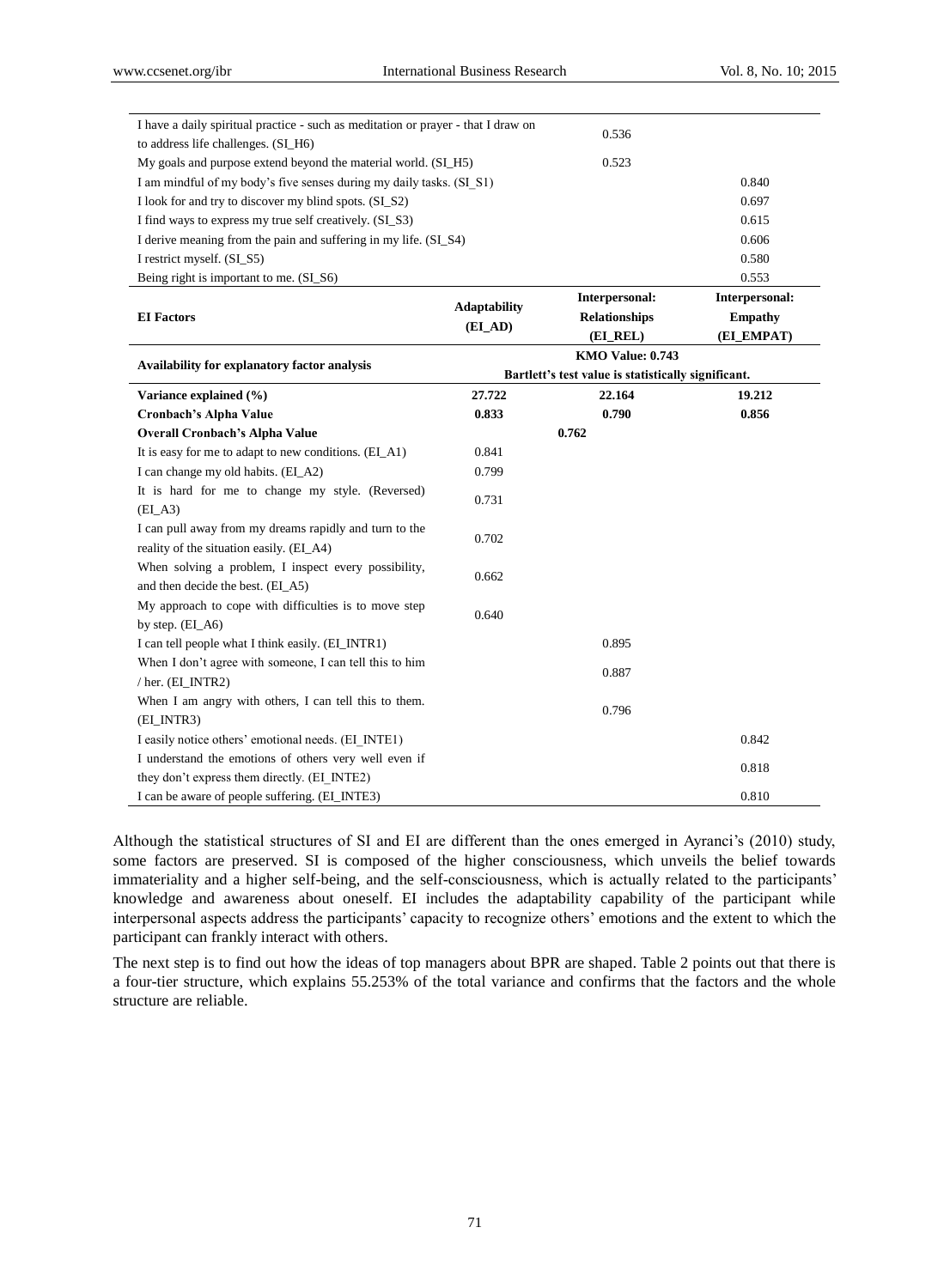|                                                                                | <b>Strategic</b><br><b>Dimension</b><br>(BPR_ST) | <b>Change</b><br><b>Dimension</b><br>(BPR_CH) | Operational<br><b>Dimension</b><br>(BPR_OP)         | <b>BPR</b> Aims<br>(BPR_AIM) |
|--------------------------------------------------------------------------------|--------------------------------------------------|-----------------------------------------------|-----------------------------------------------------|------------------------------|
| Availability for explanatory factor analysis                                   |                                                  |                                               | <b>KMO Value: 0.679</b>                             |                              |
|                                                                                |                                                  |                                               | Bartlett's test value is statistically significant. |                              |
| Variance explained (%)                                                         | 15.451                                           | 14.624                                        | 13.766                                              | 11.412                       |
| <b>Cronbach's Alpha Value</b>                                                  | 0.674                                            | 0.704                                         | 0.611                                               | 0.568                        |
| <b>Overall Cronbach's Alpha Value</b>                                          | 0.649                                            |                                               |                                                     |                              |
| Top management support is vital for BPR success. (B_ST1)                       | 0.730                                            |                                               |                                                     |                              |
| Leadership is vital for BPR success. (B_ST2)                                   | 0.720                                            |                                               |                                                     |                              |
| Work environment and culture is vital for BPR success. (B ST3)                 | 0.641                                            |                                               |                                                     |                              |
| Quality improvement system is vital for BPR success. (B_ST4)                   | 0.550                                            |                                               |                                                     |                              |
| Technology transfer and use is vital for BPR success. (B_ST5)                  | 0.518                                            |                                               |                                                     |                              |
| Acceptance and performance of change management is vital for BPR success.      |                                                  |                                               |                                                     |                              |
| (B CH1)                                                                        |                                                  | 0.839                                         |                                                     |                              |
| New process, product and service design or development is vital for BPR        |                                                  | 0.672                                         |                                                     |                              |
| success. $(B \ CH2)$                                                           |                                                  |                                               |                                                     |                              |
| People skill interchangeability is vital for BPR success. (B_CH3)              |                                                  | 0.653                                         |                                                     |                              |
| Resource value addition process is vital for BPR success. (B CH4)              |                                                  | 0.599                                         |                                                     |                              |
| Productivity improvement is vital for BPR success. (B_OP1)                     |                                                  |                                               | 0.742                                               |                              |
| Resource preservation and utilization is vital for BPR success. (B_OP2)        |                                                  |                                               | 0.722                                               |                              |
| Managing resistance to change is vital for BPR success. (B_OP3)                |                                                  |                                               | 0.652                                               |                              |
| Optimally utilizing the resources and reducing costs, and leading to reduction |                                                  |                                               |                                                     | 0.818                        |
| in operating budget should be BPR's target. (B AIM1)                           |                                                  |                                               |                                                     |                              |
| Formulating practical targets (business process goals), and focusing on        |                                                  |                                               |                                                     | 0.641                        |
| achieving end results and objectives should be BPR's target. (B AIM2)          |                                                  |                                               |                                                     |                              |
| Use of time as a competitive weapon (by decreasing cycle time and optimally    |                                                  |                                               |                                                     | 0.591                        |
| utilizing man-hour) should be BPR's target. (B AIM3)                           |                                                  |                                               |                                                     |                              |

#### Table 2. Results of the explanatory factor and reliability analyses of top managers' ideas about BPR

Factors in Table 2 are named according to Al-Mashari and Zairi (1999), and Jinjiri et al.'s (2012) studies. A noteworthy outcome is that the top managers attribute a significant importance to managerial dimensions of BPR. Another eye-catching point is the emphasis on human side of BPR almost in every factor. All these are promising for the authors as their expectations to come up with some relationships among EI, SI, and ideas about BPR rise.

The final step is to investigate these expected relationships. The investigation is performed by structural equation modeling (SEM) and second-level latent variables are used after the proposed model in Figure 1 is further expanded. The expanded model is presented in Figure 2.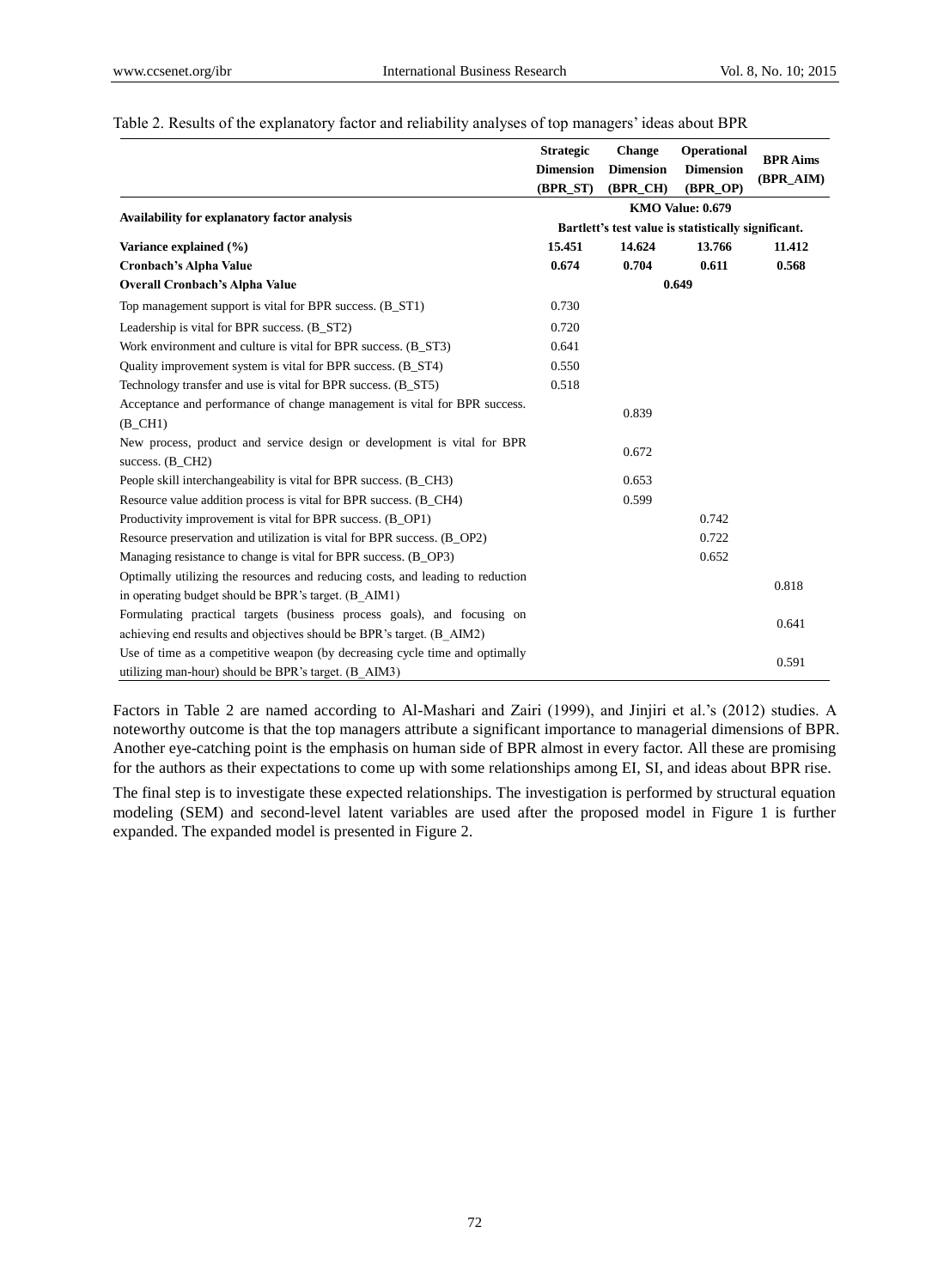

Figure 2. The proposed research model (Expanded) (See Tables 1 and 2 for abbreviations)

The expanded proposed model seems to be realistic (RMSEA: 0.072 and stem-leaf and Q-plots of standardized residuals denoting a normal distribution in Figure 3).



Figure 3. The Stem-Leaf and Q-Plots of standardized residuals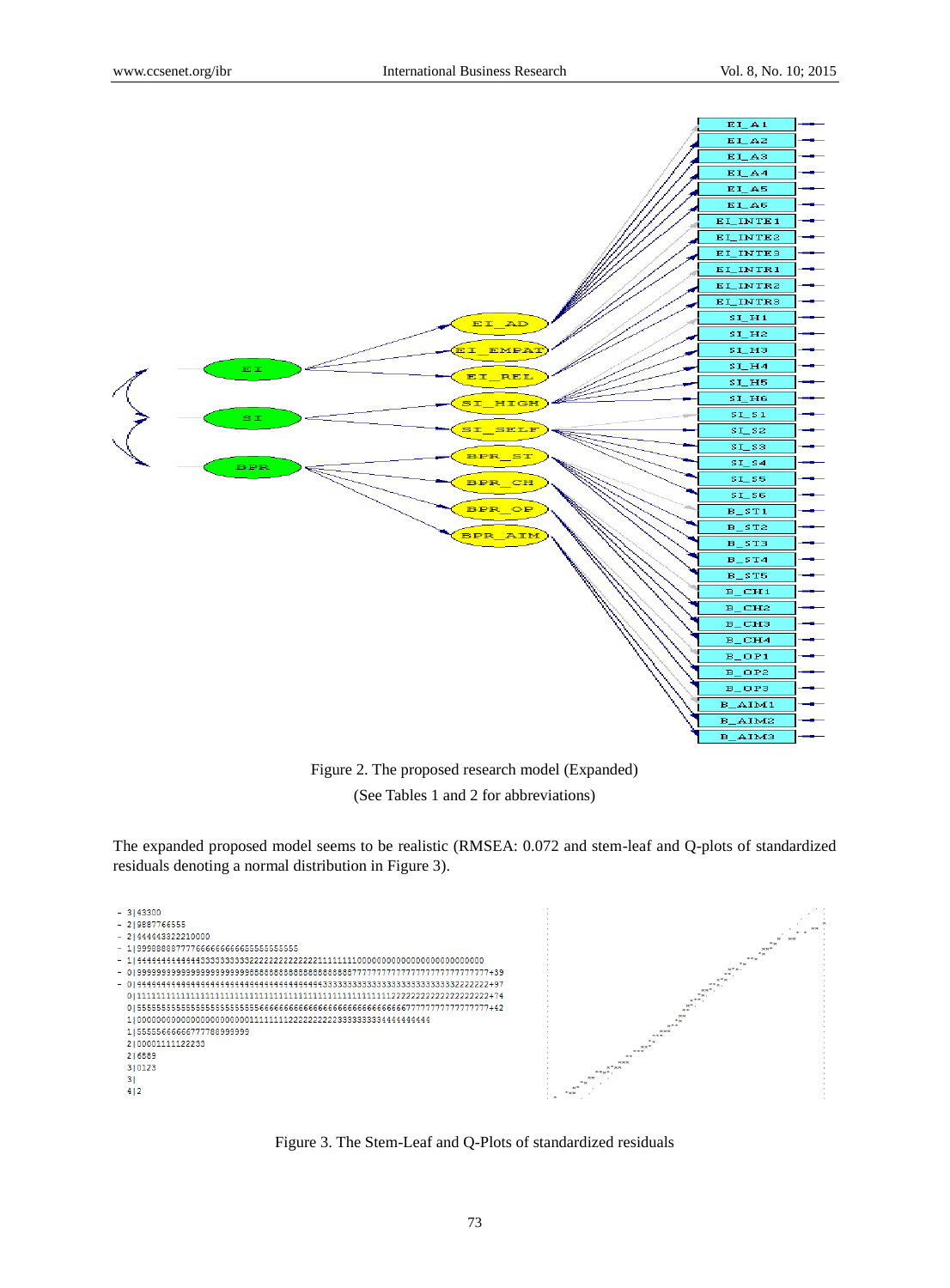Despite being realistic, an instant finding is that the operational dimension is not significantly related to BPR when the entire model is assessed (Equation 9). In other words, the participants solely note the strategic and change dimensions, and the aims of BPR when BPR is to be considered in relationship with their emotional and spiritual intelligence.

| (EI) Adaptability = $0.092*$ Emotional Intelligence, Errorvar. = 1.06, R <sup>2</sup> = 0.0080                  |         | (1) |
|-----------------------------------------------------------------------------------------------------------------|---------|-----|
| (0.20)<br>(0.025)                                                                                               |         |     |
| 3.66<br>5.37                                                                                                    |         |     |
| (EI) Interpersonal, Empathy = $0.078*$ Emotional Intelligence, Errorvar. = 0.91, R <sup>2</sup> = 0.0066        |         | (2) |
| (0.025)                                                                                                         | (0.27)  |     |
| 3.12                                                                                                            | 3.32    |     |
| (EI) Interpersonal, Relationships = $0.44*Emotional$ Intelligence, Errorvar. = $0.11$ , R <sup>2</sup> = $0.63$ |         | (3) |
| (0.088)                                                                                                         | (0.042) |     |
| 4.99                                                                                                            | 2.56    |     |
| (SI) Higher Consciousness = $0.98*$ Spiritual Intelligence, Errorvar. = 0.29, R <sup>2</sup> = 0.95             |         | (4) |
| (0.15)                                                                                                          | (0.042) |     |
| 6.42                                                                                                            | 6.86    |     |
| (SI) Self-Consciousness = $0.96*$ Spiritual Intelligence, Errorvar. = 0.33, R <sup>2</sup> = 0.85               |         | (5) |
| (0.19)                                                                                                          | (0.081) |     |
| 5.15<br>7.59                                                                                                    |         |     |
| (BPR) Strategic Dimension = $1.09*$ Ideas about BPR, Errorvar. = 0.92, R <sup>2</sup> = 0.83                    |         | (6) |
| (0.30)                                                                                                          | (0.39)  |     |
| 3.59                                                                                                            | 23.59   |     |
| (BPR) Change Dimension = $0.60*$ Ideas about BPR, Errorvar. = 1.93, R <sup>2</sup> = 0.16                       |         | (7) |
| (0.17)                                                                                                          | (0.47)  |     |
| 3.58                                                                                                            | 4.09    |     |
| (BPR) BPR Aims = $0.79*$ Ideas about BPR, Errorvar. = 0.11, R <sup>2</sup> = 0.23                               |         | (8) |
| (0.039)<br>(0.046)                                                                                              |         |     |
| 8.52<br>2.59                                                                                                    |         |     |
| (BPR) Operational Dimension = $0.14*$ Ideas about BPR, Errorvar. = 2.59, R <sup>2</sup> = 0.0073                |         | (9) |
| (0.20)                                                                                                          | (0.97)  |     |
| 0.70                                                                                                            | 2.66    |     |

The equations also reveal that some of the relationships between the factors and their respective concepts are weak. The *interpersonal relationships* seems to be the most active factor within EI, and this suggests that the participants-the top managers-pay most of their attention to human interactions. Its relationship with EI is also positive, therefore the top managers posit that it contributes positively to their emotional capabilities. Though the two other factors, adaptability and empathy have weaker relationships with participants' EI, their contributions are also positive. The factors of SI, self and higher consciousness, have positive and strong relationships with SI. Thus the top managers unveil their awareness about a higher power and their own beings when these are included within the overall model. Contrary to emotional and spiritual intelligence, BPR is taken into account by solely three factors in the model as already mentioned. Of these, strategic dimension is the most powerfully connected factor with the ideas about BPR and its contribution is also notably higher when compared with the other factors. The authors consider that the findings about the ideas related to BPR are very much expected. Precisely, it is natural for the top managers to mostly emphasize the strategic dimension of BPR as they are already the members of their businesses' strategic cadre. This cadre also necessitates taking on duties for an overall organizational change and thus, the change dimension should be regarded. The strategic cadre obligates an overall look on the business and the operations of BPR are generally lower management's duty; thus the operational dimension is not much catchy for the top managers. Finally, the aims of BPR affect the entire business, and this can cause the top managers' interest to accumulate on these aims.

The final step is to check the proposed model, the relationships among SI, EI and the ideas about BPR. The correlations presented in Table 3 point out that the top managers' emotional and spiritual intelligence are not connected when the proposed model is tested. Their emotional intelligence, moreover, is not related with their ideas about business process reengineering. On the other hand, there is a positive and strong correlation between the top managers' spiritual intelligence and their ideas about business process reengineering.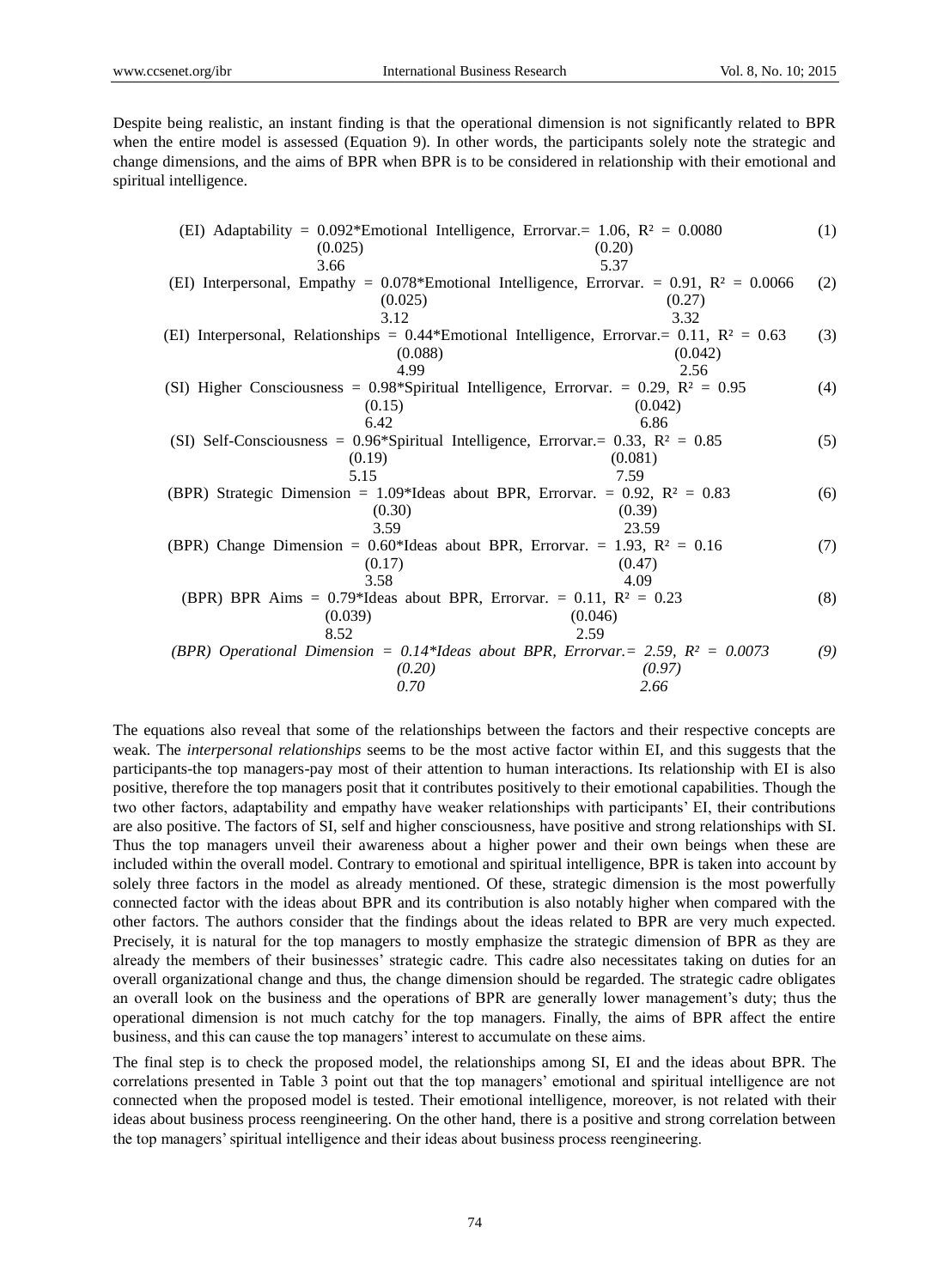|                               | <b>Emotional</b>    | <b>Spiritual</b>    | <b>Ideas about BPR</b> |
|-------------------------------|---------------------|---------------------|------------------------|
|                               | <b>Intelligence</b> | <b>Intelligence</b> |                        |
| <b>Emotional Intelligence</b> | 1.00                |                     |                        |
|                               | $-0.02$             |                     |                        |
| <b>Spiritual Intelligence</b> | (0.02)              | 1.00                |                        |
|                               | $-1.00$             |                     |                        |
|                               | 0.00                | 0.75                |                        |
| <b>Ideas about BPR</b>        | (0.02)              | (0.06)              | 1.00                   |
|                               | $-0.18$             | 15.22               |                        |

Table 3. The relationships among the top managers' emotional and spiritual intelligences, and ideas about BPR

The authors believe that Table 3 indicates many implications. The top managers' EI is made up of their adaptability capacity and their interpersonal skills. The authors consider that the technical nature of BPR (with its strategic and change dimensions along with technical aims) may be responsible for EI-BPR disconnection-the top managers may have simply not found a common or a similar point between their emotionality-based psycho-social capacities and the technical aspects of BPR. Another implication is about the two intelligences, the top managers consider emotional and spiritual intelligences to be distinct capacities. This outcome is not expected by the authors, especially when there are proofs for their connections in the literature (e.g. Ayranci, 2010). It is, however, important to recall that their connection is checked in an integrative model, proposed for the first time in this study. Therefore the authors believe that the holistic and integrative nature of the model may be a cause for this disconnection. Another possibility may be about the technical content of the ideas about BPR; this content may have blurred the focus on human side and thus the possible connections between these two intelligences. A last possibility for this disconnection may be related to references. Both emotional and spiritual intelligences directly address the top manager, whereas the ideas of the top managers about BPR directly address the business. This difference in addressing may have led the participants to assume that their intelligences' connections and their ideas about BPR are completely separate issues.

A final and a very interesting finding is that the top managers' spiritual intelligence and their ideas about BPR are related with each other, and moreover, this is a positive and strong relationship. Though the authors expect both intelligences to be simultaneously related with the ideas about BPR; emotional intelligence's disconnection and spiritual intelligence's connection exactly puzzles the authors at first, albeit the contents of spiritual intelligence and the ideas about BPR decrease this confusion.

Spiritual intelligence includes the self and higher consciousness. A detailed look reveals that higher consciousness is made up of top managers' prescription for guidance; sensuality and spirituality for routine tasks, decision-making, listening, addressing challenges, and personal goals. All of these can briefly be named as the top managers' use of spirituality for their own actions and decision-making processes. The three factors that make up the ideas about BPR belong to these participants and these factors propound that BPR is profoundly a top management duty. These inferences lead to the thought that the top managers are willing to articulate a connection between their spirituality capacity and their BPR duty.

The other factor, self-consciousness, is about the top managers' awareness of own weaknesses and senses, personal life interpretation and restriction, emphasis on being right, and own expression. These issues aggregately point out top managers' self-awareness, and similar to the case with the higher consciousness, the top managers deliberate a connection between their perceptions of own features and their possible compulsion of leading the BPR process.

#### **5. Conclusion and Recommendations**

This study addressed a relationship with a unique nature-between top managers' emotional and spiritual capacities, and their ideas about a technical matter: BPR. This human and technical aspects' relationship analysis revealed an interesting result. The top managers' own adaptability, empathy and open communication capacities are not related to their ideas about BPR. On the contrary, spiritual issues-the self and higher consciousness-are related with the ideas about BPR and the reason is considered to be top managers' belief that own spirituality and self-recognition should be taken into account if BPR's strategic and change dimensions along with its aims are to be decided by their own.

The mentioned unique nature resolves this study a preliminary research and there is no any other study to make a comparison. A quick suggestion, in this case, is to test the proposed model in various contexts such as different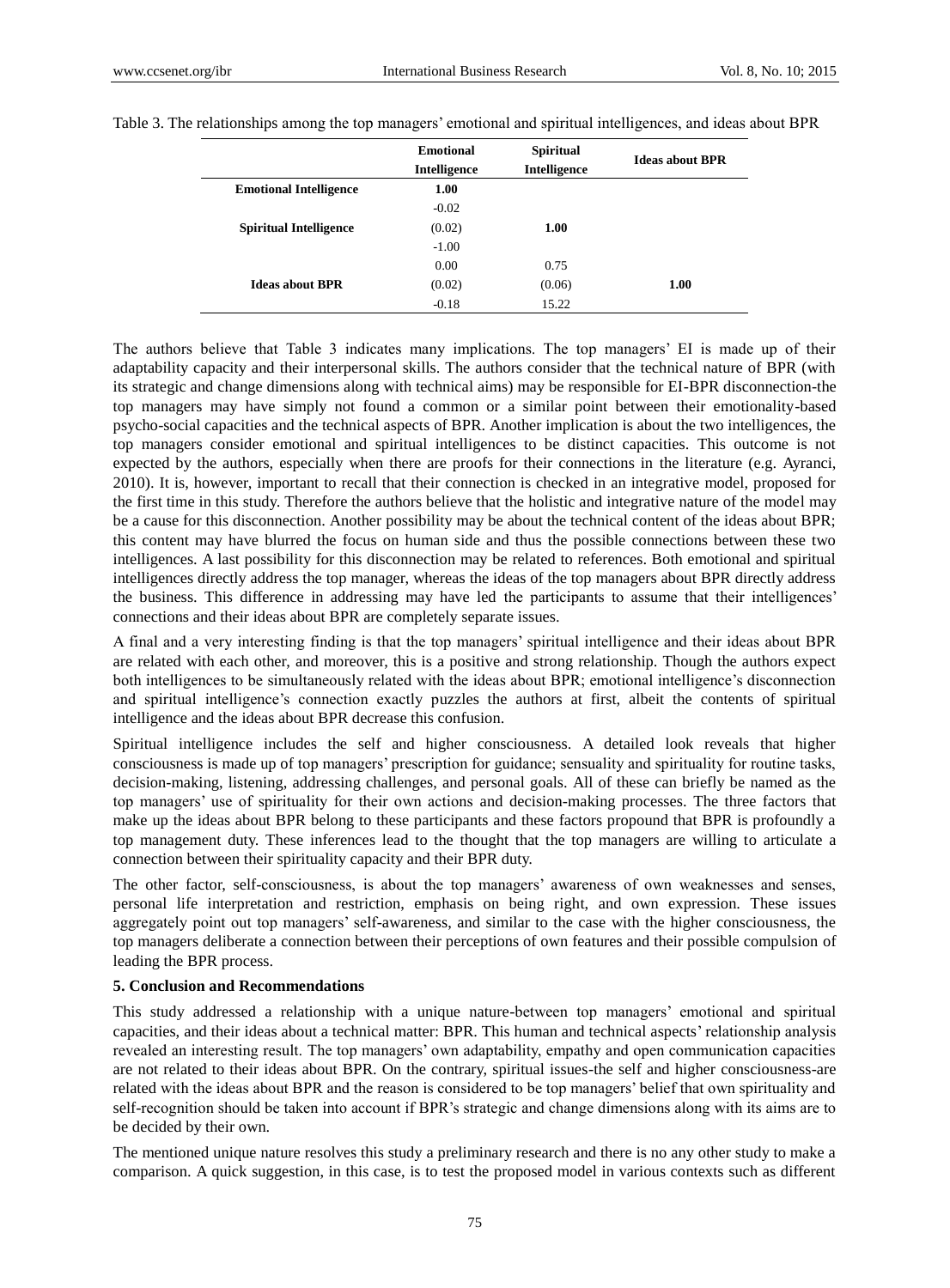organized industrial zones, sectors and business types. Besides an extensive research on any possible effects of these different contexts, the same model can also be tested in the international environment, thus country-based comparisons can be performed. The model can further be expanded and issues such as religiosity, social and organizational culture, and organizational climate may be added in. In other words, any relationship between the technical issues of BPR and psycho-social aspects can overarch the dominance of top managers' emotional and spiritual capacities. Considering different participants may also be noteworthy; BPR specialists are the immediate obligators of the process and therefore an analysis of their intelligences' connections with their attitudes towards BPR may uncloak absorbing results. The model tests may also be performed across top manager, middle level manager, and specialist groups in order to catch similarities or differences. All these implications and suggestions lead to a specific point: human side of BPR should extensively be scrutinized and this probe should involve spiritual issues in the workplace.

### **References**

- Ahadi, H. R. (2004). An examination of the role of organizational enablers in business process reengineering and the impact of information technology. *Information Resources Management Journal, 17*(4), 1-19. http://dx.doi.org/10.4018/irmj.2004100101
- Al-Mashari, M., & Zairi, M. (1999). Business process reengineering implementation processes: An analysis of key success and failure factors. *Business Process Management Journal, 5*(1), 87-112. <http://dx.doi.org/10.1108/14637159910249108>
- Al-Mashari, M., & Zairi, M. (2000). Revisiting BPR: A holistic review of practice and development. *Business Process Management Journal, 6*(1), 10-42. http://dx.doi.org/10.1108/14637150010283045
- Amanquah, B., & Adjei, K. S. (2013). Business process reengineering (BPR) in the financial services sector: A Case study of Ghana commercial bank (GCB) limited. *European Journal of Business and Management, 5*(29), 59-66.
- Amram, J. Y., & Dryer, C. (2008). *The integrated spiritual intelligence scale (ISIS): Development and preliminary validation.* Paper presented at the 116th Annual Conference of the American Psychological Association, Boston, 14-17 August 2008. Retrieved from http://www.yosiamram.net/docs/ISIS\_APA\_Paper\_Presentation\_2008\_08\_17.pdf
- Attaran, M. (2000). Why does reengineering fail? A practical guide for successful implementation. *The Journal of Management Development, 19*(9), 794-801. http://dx.doi.org/10.1108/02621710010378237
- Austin, A. (2007). Change management excellence: Using the four intelligences for successful organizational change. *Leadership and Organization Development Journal, 28*(3), 291-292. <http://dx.doi.org/10.1108/01437730710739701>
- Ayranci, E. (2010). Effects of Turkish top managers' emotional and spiritual intelligences on their organizations' financial performance. *China-USA. Business Review, 9*(11), 50-73.
- Ayranci, E., & Semercioz, F. (2011). The Relationship between spiritual leadership and issues of spirituality and religiosity: A study of top Turkish managers. *International Journal of Business and Management, 6*(4), 136-149. http://dx.doi.org/10.5539/ijbm.v6n4p136
- Bar-On, R. (1997). *BarOn Emotional Quotient Inventory Technical Manual.* Toronto: MHS Publications.
- Barouch, G., & Kleinhans, S. (2015). Learning from criticisms of quality management. *International Journal of Quality and Service Sciences, 7*(2/3), 201-216. <http://dx.doi.org/10.1108/IJQSS-02-2015-0026>
- Becker, J., Kugeler, M., & Rosemann, M. (2011). *Process management: A guide for the design of business processes.* Germany: Springer-Verlag Berlin Heidelberg. <http://dx.doi.org/10.1007/978-3-642-15190-3>
- Benner, M. J., & Tushman, M. L. (2003). Exploitation, exploration, and process management: The productivity dilemma revisited. *Academy of Management Review, 28*(2), 238-256. http://dx.doi.org/10.5465/AMR.2003.9416096
- Boeker, W. (1997). Strategic change: The influence of managerial characteristics and organizational growth. *Academy of Management Journal, 40*(1), 152-170. http://dx.doi.org/10.2307/257024
- Briskin, A. (1998). *The Stirring of Soul in the Workplace.* San Francisco: Jossey-Bass.
- Browne, J., & O'Sullivan, D. (2013). *Re-engineering the Enterprise.* Germany: Springer.
- Carmeli, A. (2003). The relationship between emotional intelligence and work attitudes, behavior and outcomes: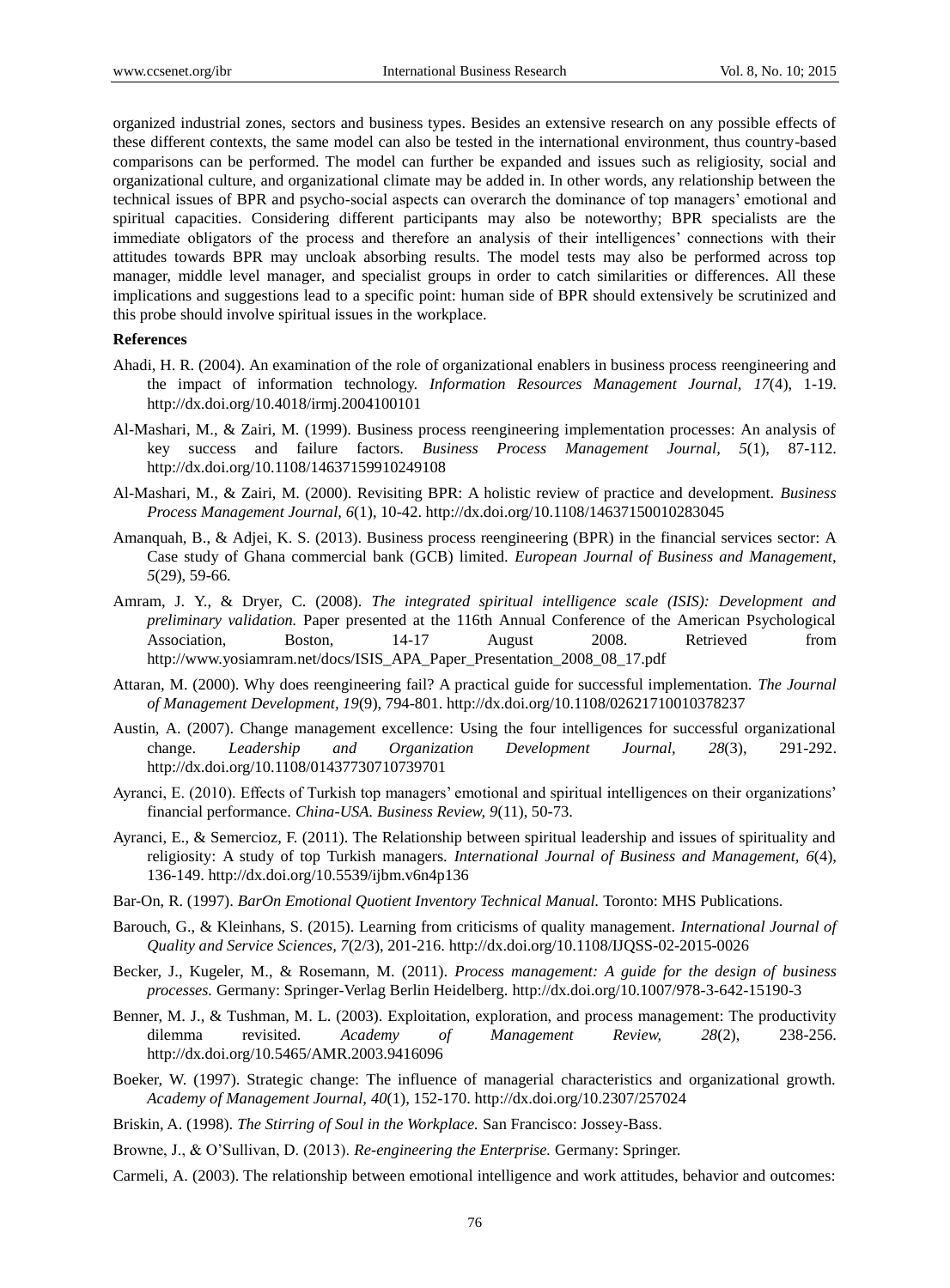An examination among senior managers. *Journal of Managerial Psychology, 18*(8), 788-813. http://dx.doi.org/10.1108/02683940310511881

- Caya, O., Brunelle, E., Leger, P. M., & Grebot, T. (2012). *An empirical study on emotions, knowledge management processes, and performance within integrated business process teams.* Paper presented at the 45th Hawaii International Conference on System Sciences, Hawaii, 4-7 January 2012. <http://dx.doi.org/10.1109/HICSS.2012.98>
- Chun, J. U., Litzky, B. E., Sosik, J. J., Bechtold, D. C., & Godshalk, V. M. (2010). Emotional intelligence and trust in formal mentoring programs. *Group Organization Management*, *35*(4), 421-455. <http://dx.doi.org/10.1177/1059601110378293>
- Cook, S., Macaulay, S., & Coldicott, H. (2004). *Change Management Excellence: Using the Four Intelligences for Successful Organizational Change.* USA: Kogan Page Publishing
- Crowe, T. J., Fong, F. M., Bauman, T. A., & Zayas-Castro, J. L. (2002). Quantitative risk level estimation of business process reengineering efforts. *Business Process Management Journal, 8*(5), 490-511. http://dx.doi.org/10.1108/14637150210449148
- Davenport, T. H., & Stoddard, D. B. (1994). Reengineering: Business change of mythic proportions? *MIS Quarterly, 18*(2), 121-127. http://dx.doi.org/10.2307/249760
- Dede, N. P., & Ayranci, E. (2014). Exploring the connections among spiritual leadership, altruism and trust in family businesses. *Quality and Quantity, 48*(6), 3373-3400. http://dx.doi.org/10.1007/s11135-013-9962-x
- Dowling, E. M., Gestsdottir, S., Anderson, P. M., Von Eye, A., Almerigi, J., & Lerner, R. M. (2004). Structural relations among spirituality, religiosity, and thriving in adolescence. *Applied Developmental Science, 8*(1), 7-16. http://dx.doi.org/10.1207/S1532480XADS0801\_2
- Drucker, P. F. (1993). *Post-capitalist Society.* Oxford: Butterworth-Heinemann.
- Elfenbein, H. A., Der Foo, M., & Boldry, J. G. (2006). Dyadic effects in nonverbal communication: A variance partitioning analysis. *Cognition and Emotion, 20*, 149-159. <http://dx.doi.org/10.1080/02699930500339908>
- Emmons, R. A. (2000). Is spirituality intelligence? Motivation, cognition, and the psychology of ultimate concern. *International Journal for the Psychology of Religion, 10*(1), 3-26. http://dx.doi.org/10.1207/S15327582IJPR1001\_2
- Farrell, J. (1994). A practical guide for implementing reengineering. *Planning Review*, *22*(2), 40-45. http://dx.doi.org/10.1108/eb054461
- Fernando, M., & Jackson, B. (2006). The influence of religion-based workplace spirituality on business leaders' decision-making: An inter-faith study. *Journal of Management and Organization, 12*(1), 23-39. http://dx.doi.org/10.5172/jmo.2006.12.1.23
- Fry, L. W., & Cohen, M. P. (2009). Spiritual leadership as a paradigm for organizational transformation and recovery from extended work hours cultures. *Journal of Business Ethics, 84*(2), 265-278. http://dx.doi.org/10.1007/s10551-008-9695-2
- Gabel, R. S., Dolan, S. L., & Cerdin, C. L. (2005). Emotional intelligence as predictor of cultural adjustment for success in global assignments. *Career Development International, 10*(5), 375-395. <http://dx.doi.org/10.1108/13620430510615300>
- Goksoy, A., Ozsoy, B., & Vayvay, O. (2012). Business process reengineering: Strategic tool for managing organizational change an application in a multinational company. *International Journal of Business and Management, 7*(2), 89-112. <http://dx.doi.org/10.5539/ijbm.v7n2p89>
- Goleman, D., Boyatzis, R., & McKee, A. (2013). *Primal Leadership: Unleashing the Power of Emotional Intelligence.* USA: Harvard Business Press.
- Grover, V. (1999). From business reengineering to business process change management: A longitudinal study of trends and practices. *IEEE Transactions on Engineering Management, 46*(1), 36-46. http://dx.doi.org/10.1109/17.740036
- Grover, V., & Malhotra, M. K. (1997). Business process reengineering: A tutorial on the concept, evolution, method, technology and application. *Journal of Operations Management, 15*(3), 193-213. http://dx.doi.org/10.1016/S0272-6963(96)00104-0
- Groves, K. S. (2006). Leader emotional expressivity, visionary leadership, and organizational change.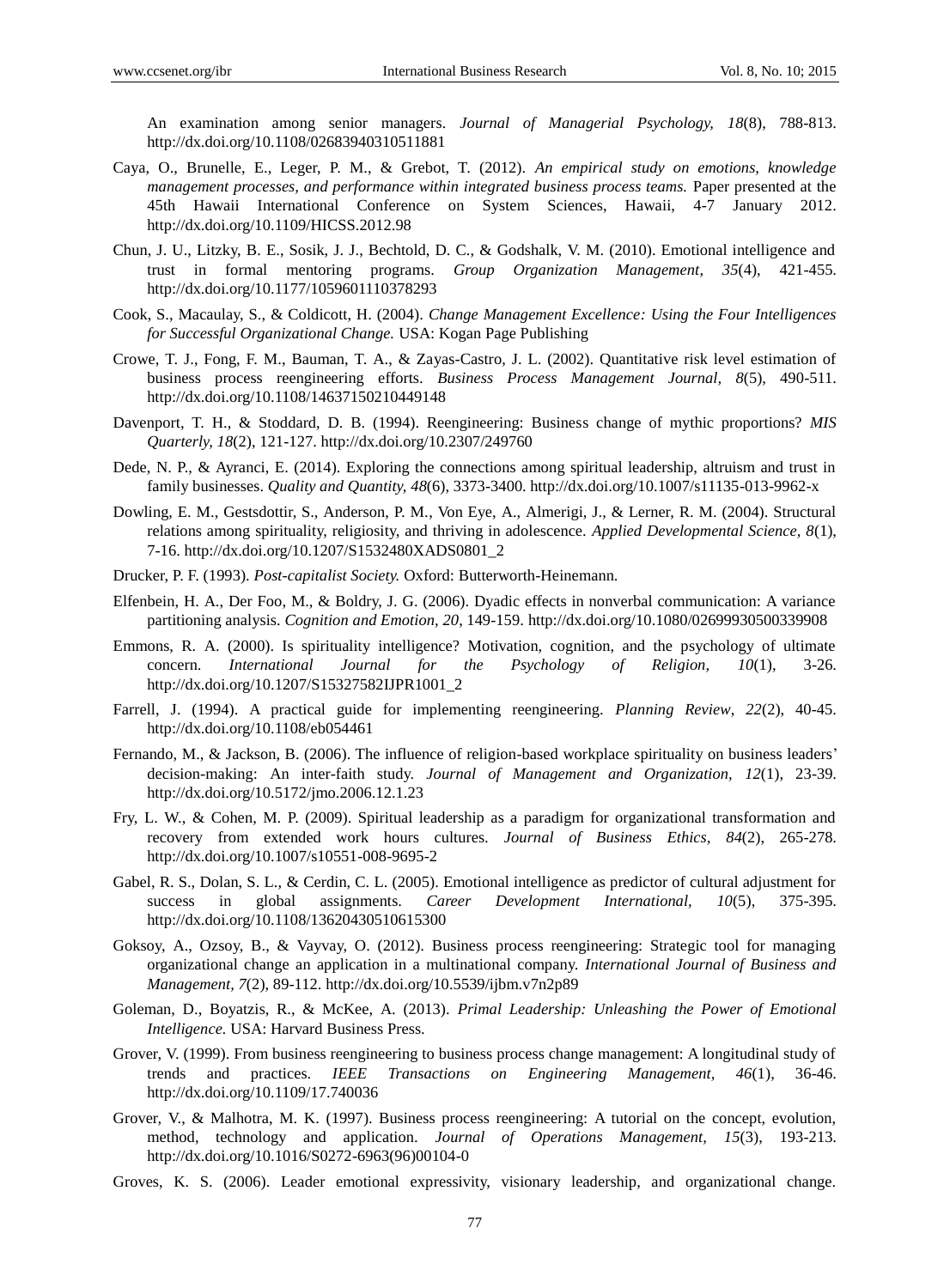*Leadership & Organization Development Journal, 27*(7), 566-583. http://dx.doi.org/10.1108/01437730610692425

- Hammer, M., & Champy, J. A. (1993). *Reengineering the Corporation: A Manifesto for Business Revolution.*  New York: Harper Collins.
- Hasani, E., Alam, S., & Sepasi, H. (2013). Relationship of emotional and spiritual intelligences with transformational leadership in the sports managers of Alborz Province. *Annals of Biological Research, 4*(8), 205-210.
- Herman, V. (1992). Creating customer value by streamlining business processes. *Long Range Planning, 25*, 53-62. [http://dx.doi.org/10.1016/0024-6301\(92\)90310-X](http://dx.doi.org/10.1016/0024-6301(92)90310-X)
- Imanipour, N., Talebi, K., & Rezazadeh, S. (2012). *Business Process Management (BPM) Implementation and Adoption in SMEs: Inhibiting Factors for Iranian E-Retail Industry.* Retrieved from http://papers.ssrn.com/sol3/Delivery.cfm/SSRN\_ID1990363\_code1186647.pdf?abstractid=1990363&mirid  $=1$  (24.06.2015)
- Innes-Ker, A., & Niedenthal, P. M. (2002). Emotion concepts and emotional states in social judgment and categorization. *Journal of Personality and Social Psychology, 83*(4), 804-816. http://dx.doi.org/10.1037/0022-3514.83.4.804
- IOSB. (2012). *IOSB General Information* (In Turkish). Retrieved from http://www.iosb.org.tr/v3/index.php?option=com\_content&view=article&id=7&Itemid=25 (09.06.2015)
- Janson, R. (1993). How reengineering transforms organizations to satisfy customers? *National Productivity Review, 12*(1), 45-53. http://dx.doi.org/10.1002/npr.4040120107
- Jeston, J., & Nelis, J. (2014). *Business Process Management.* New York: Routledge.
- Jinjiri, R. K., Rizal, R. M., & Norelena, H. (2012). Critical Success factors for Business Process Management for Small and Medium Banks in Nigeria. *Business and Management Review, 2*(1), 83-91.
- Jordan, P. J., Ashkanasy, N. M., Charmine, E. J., & Hartel, C. E. J. (2002). Emotional intelligence as a moderator of emotional and behavioral reactions to job insecurity. *Academy of Management Review, 27*(3), 361-372. http://dx.doi.org/10.5465/AMR.2002.7389905
- Keong, C. K. (2013). Are PMS meeting the measurement needs of BPM? A literature review. *Business Process Management Journal, 19*(3), 535-574. http://dx.doi.org/10.1108/14637151311319941
- Kettinger, W. J., James, W. J., Teng, T. C., & Guha, S. (1997). Business process change: A study of methodologies, techniques, and tools. *MIS Quarterly, 21*(1), 55-80. http://dx.doi.org/10.2307/249742
- Lines, R. (2005). The structure and function of attitudes toward organizational change. *Human Resource Development Review, 4*(1), 8-32. http://dx.doi.org/10.1177/1534484304273818
- Liu, Z., & Ma, C. (2012). Study on SMEs business process reengineering in e-commerce environment. *Journal of Applied Library and Information Science, 1*(2), 33-38.
- Lopes, P. N., Grewal, D., Kadis, J., Gall, M., & Salovey, P. (2006). Evidence that emotional intelligence is related to job performance and affect and attitudes at work. *Psicothema, 18*(1), 132-138.
- Loveman, G. W. (1988). An assessment of the productivity impact of information technologies. *MIT Management in the 1990s, Working Paper #88-054.*
- Malmi, T. (1999). Activity-based costing diffusion across organizations: An exploratory empirical analysis of Finnish firms. *Accounting, Organizations and Society, 24*(8), 649-672. http://dx.doi.org/10.1016/S0361-3682(99)00011-2
- Marjanovic, O. (2000). Supporting the 'soft' side of business process reengineering. *Business Process Management Journal, 6*(1), 43-53. <http://dx.doi.org/10.1108/14637150010313339>
- Martinez, M. N. (1997). The smarts that count. *HR Magazine, 42*(11), 72-78.
- Martinsons, M. G. (1995). Radical process innovation using information technology: The theory, the practice and the future of reengineering. *International Journal of Information Management, 15*(4), 253-269. http://dx.doi.org/10.1016/0268-4012(95)00023-Z
- Matsumoto, D., LeRoux, J. A., Wilson-Cohn, C., Raroque, J., & Kooken, K. (2000). A new test to measure emotion recognition ability: Matsumoto and Ekman's Japanese and Caucasian Brief Affect Recognition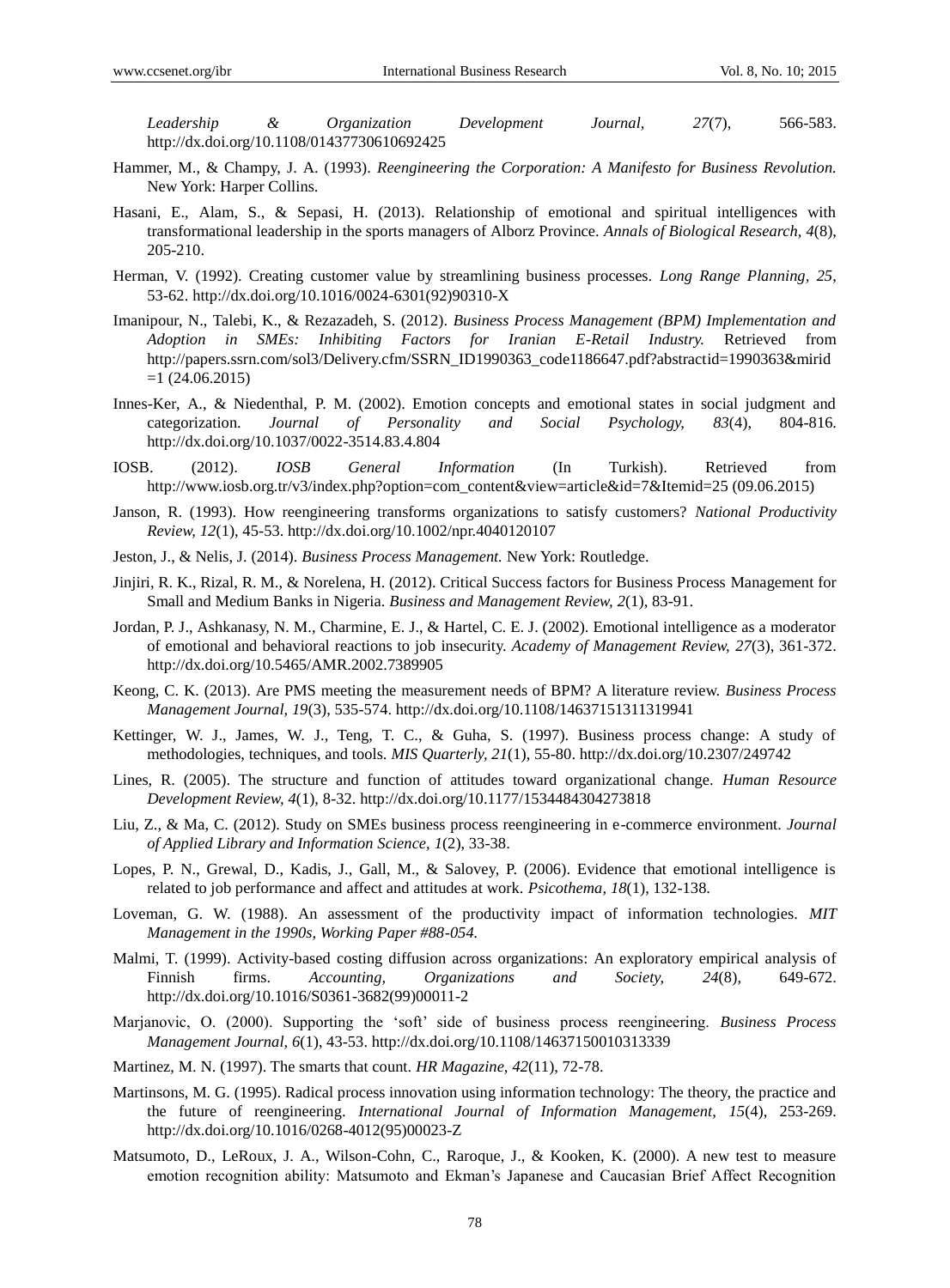Test (JACBART). *Journal of Nonverbal Behavior, 24*, 179-209. <http://dx.doi.org/10.1023/A:1006668120583>

- Morris, D., & Brandon, J. (1993). *Reengineering Your Business.* New York: McGraw-Hill.
- Mossholder, K. W., Settoon, R. P., Armenakis, A. A., & Harris, S. G. (2000). Emotion during organizational transformations: An interactive model of survivor reactions. *Group and Organization Management, 25*(3), 220-243. http://dx.doi.org/10.1177/1059601100253002
- Official Gazette. (2012). *The directive related to make a change in the directive about the description, features, and classification of small and medium-sized enterprises* (In Turkish). Retrieved from http://www.resmigazete.gov.tr/eskiler/2012/11/20121104-11.htm (11.06.2015)
- Payne, W. L. (1985). *A study of emotion: Developing emotional intelligence; self-integration, relating to fear, pain and desire (theory, structure of reality, problem-solving, contraction / expansion, tuning in/coming out/letting go)* (Unpublished doctoral dissertation). The Union for Experimenting Colleges and Universities, USA.
- Powell, T. C. (1995). Total quality management as competitive advantage: A review and empirical study. *Strategic Management Journal, 16*(1), 15-37. http://dx.doi.org/10.1002/smj.4250160105
- Raosoft. (2004). *Sample size calculator*. Retrieved from http://www.raosoft.com/samplesize.html (12.06.2015)
- Reijers, H., & Mansor, S. (2005). Best practices in business process redesign: An overview and qualitative evaluation of successful redesign heuristics. *Omega, 33*(4), 283-306. http://dx.doi.org/10.1016/j.omega.2004.04.012
- Richards, A., French, C. C., & Johnson, W. (1992). Effects of mood manipulation and anxiety on performance of an emotional stroop task. *British Journal of Psychology, 83*(4), 479-491. http://dx.doi.org/10.1111/j.2044-8295.1992.tb02454.x
- Salovey, P., & Mayer, J. D. (1989). Emotional intelligence. *Imagination, Cognition, and Personality, 9*(3), 185-211. http://dx.doi.org/10.2190/DUGG-P24E-52WK-6CDG
- Schlaerth, A., Ensari, N., & Christian, J. (2013). A meta-analytical review of the relationship between emotional intelligence and leaders' constructive conflict management. *Group Processes Intergroup Relations, 16*(1), 126-136. <http://dx.doi.org/10.1177/1368430212439907>
- Shaw, J. D. (1999). Job satisfaction and turnover intentions: The moderating role of positive affect. *The Journal of Social Psychology, 139*(2), 242-244. http://dx.doi.org/10.1080/00224549909598378
- Sisk, D. (2008). Engaging the spiritual intelligence of gifted students to build global awareness in the classroom. *Roeper Review, 30*(1), 24-30. http://dx.doi.org/10.1080/02783190701836296
- Slaski, M., & Cartwright, S. (2002). Health, performance and emotional intelligence: An exploratory study of retail managers. *Stress and Health, 18*(2), 63-68. http://dx.doi.org/10.1002/smi.926
- Smith, I. (2005). Achieving readiness for organizational change. *Library Management, 26*(6/7), 408-412. <http://dx.doi.org/10.1108/01435120510623764>
- Smollan, R. (2011). Follower perceptions of the emotional intelligence of change leaders: A qualitative study. *Leadership, 7*(4), 435-462. http://dx.doi.org/10.1177/1742715011416890
- Sosik, J. J., & Megerian, L. E. (1999). Understanding leader emotional intelligence and performance: The role of self-other agreement on transformational leadership perceptions. *Group & Organization Management, 24*(3), 367-390. http://dx.doi.org/10.1177/1059601199243006
- Srivastava, R. K., Shervani, T. A., & Fahey, L. (1999). Marketing, business processes, and shareholder value: An organizationally embedded view of marketing activities and the discipline of marketing. *Journal of Marketing, 63*, 168-179. http://dx.doi.org/10.2307/1252110
- Stahl, D. A. (1998). Reengineering: The key to survival and growth under PPS. *Nursing Management, 29*(3), 14-17. http://dx.doi.org/10.1097/00006247-199803000-00004
- Stanton, S., Hammer, M., & Power, B. (1992). From resistance to results: Mastering the organizational issues of reengineering. *Insights Quarterly: The Executive Journal of Business Reengineering, 2*(2), 6-16.
- Steven, C., & Ronald, B. (1993). *Total Quality Management in Government: A Practical Guide for the Real World.* San Francisco: The Jossey-Bass Public Administration Series.